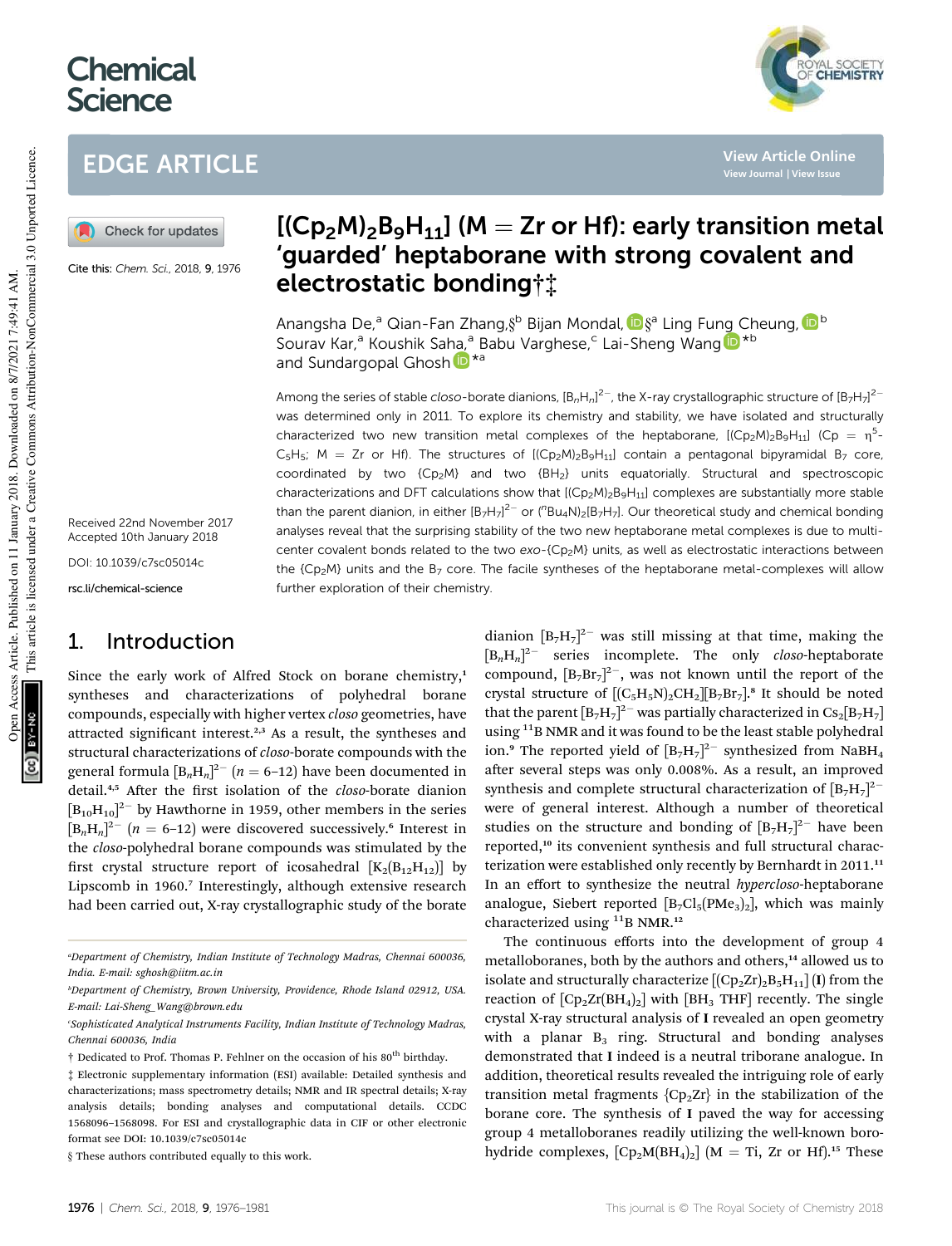experimental results suggested that other boranes might also be stabilized synthetically by the  ${Cp_2M}$  fragments of group 4 metals. This hypothesis motivated us to explore the group 4 metalloboranes extensively in a quest to synthesize higher boranes stabilized by the coordination sphere of early transition metals. In the current article, we present an efficient approach for the synthesis of the first neutral transition metal protected heptaboranes 1 and 2 by a simple borane condensation method utilizing group 4 metal borohydrides. In addition, theoretical calculations have been carried out to elucidate the stability and bonding of the two new metallo-borane clusters.

### 2. Experimental

The reaction of  $[\text{Cp}_2\text{Zr}(\text{BH}_4)_2]^{15,16}$  with a large excess of  $[\text{BH}_3$ THF] was explored under vigorous conditions, yielding  $[(Cp<sub>2</sub> Zr$ <sub>2</sub>B<sub>9</sub>H<sub>11</sub>] (1) with a novel B<sub>7</sub> core (Fig. 1a and Scheme 1). Compound I was also isolated as a side product. The isolation of 1 tempted us to explore the Hf analogue, since structurally characterized hafnium–boron compounds are mostly unknown, except for one borohydride compound,  $[Hf(n)]$  $BH<sub>4</sub>)<sub>4</sub>$ ].<sup>17</sup> Following this idea, we have investigated the reaction of  $[Cp_2Hf(BH_4)_2]^{15}$  with  $[BH_3$  THF] under similar conditions. This indeed led to the formation of  $[(Cp_2Hf)_2B_9H_{11}]$  (2) (Fig. 1b and Scheme 1) and  $[(Cp<sub>2</sub>Hf)<sub>2</sub>B<sub>5</sub>H<sub>11</sub>]$  (II) as stable crystalline



Fig. 1 The crystal structures of  $[(Cp_2M)_2B_9H_{11}]$   $[(a)$   $M = Zr$  (1) and (b)  $M = Hf(2)$ ] (some of the hydrogen atoms in 2 could not be located); details can be found in the ESI.‡



Scheme 1 Synthesis of compounds 1 and 2.

solids. Once compounds 1 and 2 were isolated as colourless solids, they were characterized using mass spectrometry, NMR, IR and single-crystal X-ray crystallography. Detailed syntheses and characterizations can be found in the ESI.‡

### 3. Results and discussion

### 3.1. Characterizations

The ESI mass spectrum of compound 1 in 100% MeCN (Fig. S1‡) shows the ion signal corresponding to the  $[M - (Cp<sub>2</sub>Zr)-BH<sub>2</sub>]<sup>-</sup>$  fragment (experimental  $m/z = 316.1341;$ calculated  $m/z = 316.1566$ ). The isotopic distribution of the experimental data matches well with the calculated results. Furthermore, collision-induced dissociation (MS/MS) experiments show that the voltage threshold for the total fragmentation of  $[M - (Cp_2Zr) – BH_2]$ <sup>-</sup> is 25–30 V (Fig. S2 $\ddagger$ ). When the mobile phase in the ESI was changed to 95% MeCN + 5%  $H_2O$ , the  $[M + Cl]$ <sup>-</sup> adduct was observed (experimental  $m/z =$ 585.1156; calculated  $m/z = 585.1369$  with a good match in the isotopic distribution between the experiment and simulation (Fig. S3‡). The MS/MS experiments indicate that the major fragment is  $[M - (Cp_2Zr)]^{-}$ , with the voltage threshold of total fragmentation observed at  $5-8$  V (Fig.  $S4$ ). Similarly, the mass spectrum of compound 2 in 100% MeCN (Fig. S5‡) shows the ion peak of  $[M - (Cp<sub>2</sub>Hf)BH<sub>2</sub>]$ <sup>-</sup> (experimental  $m/z = 404.1802$ ; calculated  $m/z = 404.1919$ ) with the voltage threshold of total fragmentation observed at 30–35 V (Fig. S6‡). When 95% MeCN + 5%  $\text{H}_2\text{O}$  was used as the mobile phase,  $\text{[M + Cl]}^-$  of 2 was observed again (experimental  $m/z = 761.1978$ ; calculated  $m/z = 761.2076$  (Fig. S7<sup>†</sup>), which totally fragments to  $[M - (Cp<sub>2</sub>Hf)]^-$  at 8-12 V (Fig. S8‡). All of the experimental isotopic distributions for compound 2 also match very well with the calculated results. The mass spectrometric analyses clearly show the structural similarity between 1 and 2. Both of them contain building units of  ${Cp_2M}$  and  ${BH_2}$  that can fragment easily. The only difference is the slightly higher voltage thresholds for 2.

In order to confirm the spectroscopic assignments and determine the structures of 1 and 2, we did X-ray structure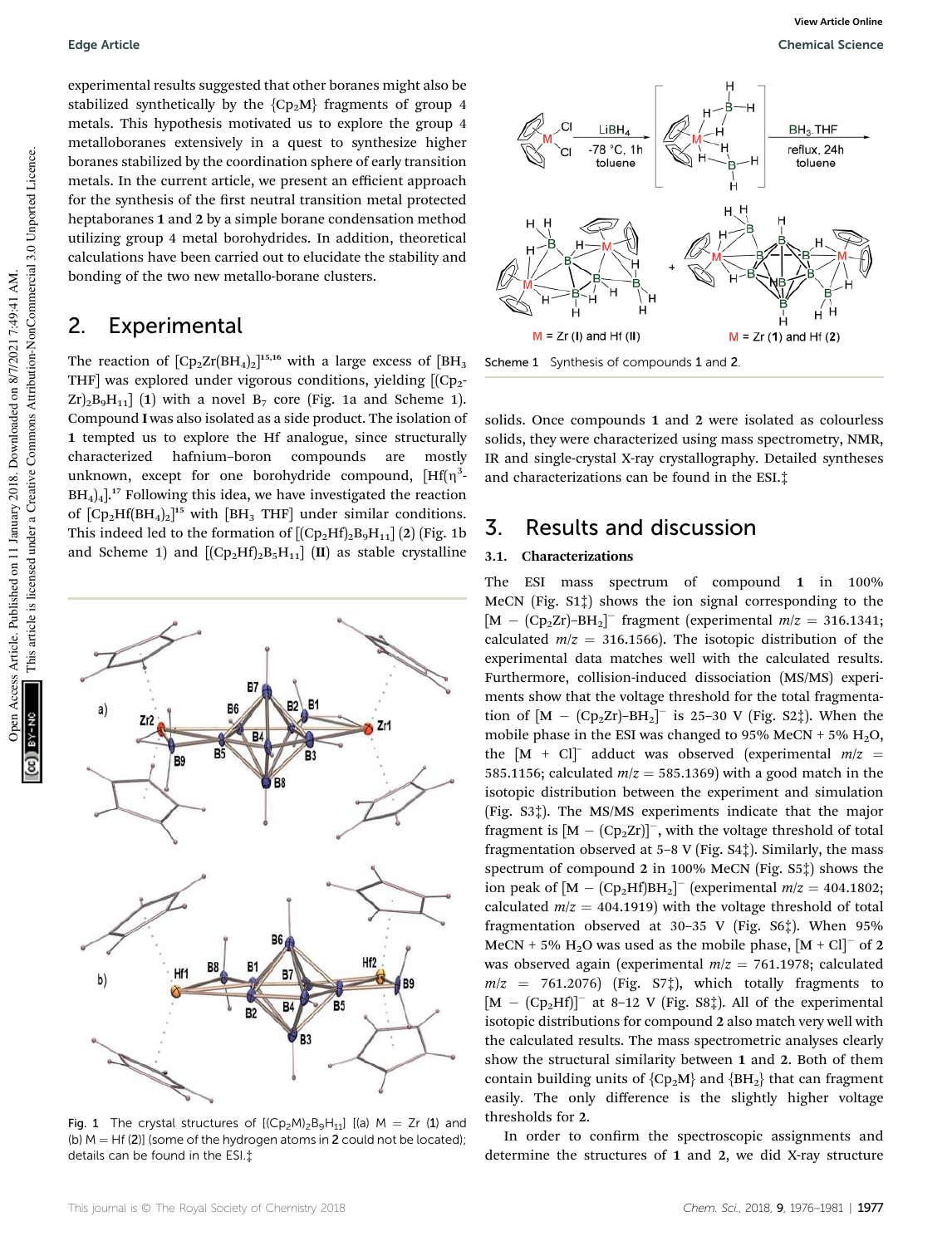analyses (Fig. 1). The crystal structures of 1 and 2 both correspond to a 7-vertex pentagonal bipyramidal core consisting of a planar pentagonal  $B_5$  belt at the equatorial position (the average non-planar deviation of the  $B_5$  ring is 0.0006 Å for 1 and 0.019 Å for 2). The core geometries of 1 and 2 are virtually identical to the B<sub>7</sub> structure in  $X_2[B_7H_7]$   $(X = \text{PPh}_4 \text{ or }^nBu_4N)$ ,<sup>11</sup>  $Na<sub>3</sub>B<sub>20</sub>$  and  $[(C<sub>5</sub>H<sub>5</sub>N)<sub>2</sub>CH<sub>2</sub>][B<sub>7</sub>Br<sub>7</sub>].<sup>8,18</sup>$  The sum of the internal angles corroborates well with the ideal pentagon  $(540^{\circ}$  for a pentagon, whereas it is  $540.01^{\circ}$  for 1 and  $539.79^{\circ}$  for 2). As expected, slight distortions are observed for individual internal angles, due to the asymmetry of the  $exo$ -{Cp<sub>2</sub>M} and  $exo$ -{BH<sub>2</sub>} moieties. The presence of the *exo-*{Cp<sub>2</sub>M} and *exo-*{BH<sub>2</sub>} moieties also supports the fragmentation channels observed in mass spectrometry.

Another interesting structural feature of compounds 1 and 2 is the presence of the  ${Cp_2M}$  "wings", which are anchored to the  $B_7$  core through M–B–B and M–H–B interactions. The crystallographic data show that the average B–B bond lengths in the  $B_7$  core of 1 and 2 are slightly shorter compared to  $\binom{n}{2}$ [ $B\mathbf{u}_4\mathbf{N}$ ]<sub>2</sub>[- $B_7H_7$ ] and  $[B_7H_7]^2$ , indicating a more stable  $B_7$  core. Counting of the electrons becomes obvious when one realizes that the *exo*-  ${BH<sub>2</sub>}$  unit adds only one electron, like hydrogen.<sup>19</sup> The core geometry turns out to be  $[\text{B}_7\text{H}_7]^2$ , which is protected by two 14 electron  $\left[\mathrm{(Cp_2M)H}\right]^+$  units. Alternatively, both compounds 1 and 2 can be considered as a fused cluster. As shown in Scheme S1,‡ cluster 1 or 2 may be described as a fusion<sup>20</sup> of two *arachno*-MB<sub>3</sub>  ${2[(14 + 12) + 6] = 64}$  moieties and a *closo*-B<sub>7</sub>  ${(4 \times 7 + 2) = 30}$ moiety through two B–B edges  $\{2(6 \times 2 + 2) = 28\}$ . This arrangement of 1 or 2 generates an electron count of 66e which is equal to the total cluster valence electron (cve) number of 66 (the cve number of  $[(Cp_2M)_2B_9H_{11}] = 2 \times 14 + 9 \times 3 + 11 \times 1 =$ 66). Although the isolation and structural characterization of 1 and 2 are closely connected to those of  $[(Cp*Re)_2(B_7H_7)]^{21}$  the latter is highly electron decient and shows an *oblate-closo* geometry that is inconsistent with prior theoretical findings.<sup>22</sup> Furthermore, the metal atoms in both 1 and 2 are positioned in the same plane of  $B_5$ . Interestingly, both the Zr and Hf atoms are in pseudo-tetrahedral geometries, contradictory to the theoretical finding which suggests that metal atoms with relatively diffuse frontier orbitals tend to occupy the higher-degree sites.<sup>22</sup>

The  ${}^{1}H$  and  ${}^{11}B{^1H}$  NMR spectra of both 1 and 2 apparently suggest a lower symmetry than that in the solid-state structures. The hydrogen atoms in the compounds have been assigned using  ${}^{1}H-{}^{11}B{ }^{1}H$ } HSQC spectroscopy. The  ${}^{11}B{ }^{1}H$ } chemical shift of 1 at  $\delta = -3.6$  ppm can be assigned to the axial boron atoms ( $B_7$  and  $B_8$  in Fig. 1), because the integration is twice that of the other boron signals and the HSQC result clearly indicates the attachment of hydrogen atom(s). To examine the fluxionality of 2, temperature-dependent  ${}^{1}H$  NMR spectroscopy was undertaken (Fig. S21‡). The <sup>1</sup>H chemical shifts appearing at  $\delta$  = -0.64 and -1.14 ppm can be assigned to two Hf-H-B protons and the broad peaks at  $\delta = -3.26$  and  $-3.42$  ppm are assigned to the *exo*-{ $BH<sub>2</sub>$ } units. In addition, the experimental <sup>11</sup> $B$ {<sup>1</sup> $H$ } NMR chemical shifts of 1 and 2 show reasonable agreement with the theoretical values (error range 3–7 ppm) (Table S1‡). The unusual negative  ${}^{11}B{^1H}$  chemical shift for the axial boron

atoms, both in 1 and 2, prompted us to apply the nucleusindependent chemical shift  $(NICS)^{23}$  criterion to investigate the magnetic shielding in  $1$  and  $2$ . The value of the NICS(0.5) (-21.5 ppm) at the pentagonal plane of 1 is slightly more than that of the NICS $(0)$  (-18.5 ppm). Interestingly, the NICS $(3)$  of -6.2 ppm still shows a ring current indicating the presence of induced diatropic ring currents which is typical for a threedimensional aromatic system (Fig. S35‡). Qualitatively, the NICS values observed for  $2 (-22.2, -19.1, -6.3, -19.1)$ Fig. S36 $\ddagger$ ) are similar to those of 1 with slightly upfield chemical shifts. Therefore, the existence of the aromatic system plays a key role in the stabilization of 1 and 2.

#### 3.2. Bonding analyses

An alternative description of compounds 1 and 2 is that they are metal-stabilized *closo*-compounds without the necessity of having any counter ions. In order to reveal the role of the metals in stabilizing the intriguing  $B_7$  core, bonding analyses of 1 and 2, as well as the naked dianion  $[B_7H_7]^{2-}$ , were performed. However, due to the presence of highly delocalized electrons in such molecules, the bonding pictures established from the molecular orbital (MO) analysis (Fig. S30 and S31‡) cannot provide direct insight into the chemical bonding. Thus, adaptive natural density partitioning (AdNDP)<sup>24</sup> analysis was employed to provide the intuitive bonding patterns. The bonding pattern obtained from the AdNDP analysis indicates the existence of both localized and delocalized bonds in compounds 1 and 2 (Fig. S32 and S33‡). Since the AdNDP results are similar for both compounds 1 and 2, only the case of Zr is discussed here for simplicity (Fig. 2). Seven 2c-2e B-H  $\sigma$ bonds (Fig. 2f) can be found in 1. Four of them are localized at the two  $exo$ - $\{BH<sub>2</sub>\}$  units as expected. The other three, which are similar to the B-H  $\sigma$  bonds in  $[B_7H_7]^{2-}$  (Fig. 2a), can be localized at the only equatorial non-bridged hydrogen and the two axial hydrogens. The remaining two equatorial bridged hydrogens have different bonding patterns, which will be discussed below. Although five 4c-2e  $\sigma$  bonds (delocalized between two adjacent equatorial boron atoms and two axial boron atoms) can be found in  $[B_7H_7]^2$ <sup>-</sup> (Fig. 2b), only three of them are maintained in 1 (Fig. 2g). The other two are replaced by two 5c-2e  $\sigma$  bonds between the  $exo-\{Cp_2M\}$ , the two axial and two equatorial borons (Fig. 2k). Such interactions provide strong stabilizing effects for the  $B_7$  core, which is also the main reason for the slightly shortened equatorial B–B bond lengths (Fig. S34‡) in the  $B_7$  core upon coordination by  ${Cp_2Zr}$ . By forming 5c-2e  $\sigma$ bonds with the metal atoms, the high charge density in the naked  $[B_7H_7]^{2-}$  can be lowered significantly. Therefore, the strong coulomb repulsion between the equatorial boron atoms is reduced, leading to shorter B–B bond lengths and the more stable  $B_7$  core.

Three delocalized  $\pi$  bonds (Fig. 2h–j) can be found in the B<sub>7</sub> core of 1. Despite the similarity between them and the three  $\pi$ bonds in the naked  $[B_7H_7]^2$ <sup>-</sup> (Fig. 2c-e), the  $\pi$  bonds in 1 have less symmetry due to the presence of *exo*-{Cp2M} and *exo*-{BH<sup>2</sup> } moieties. Besides the two 5c-2e  $\sigma$  bonds (Fig. 2k) discussed above, there are six more  $3c-2e$   $\sigma$  bonds (Fig. 2l-n) that

This article is licensed under a Creative Commons Attribution-NonCommercial 3.0 Unported Licence.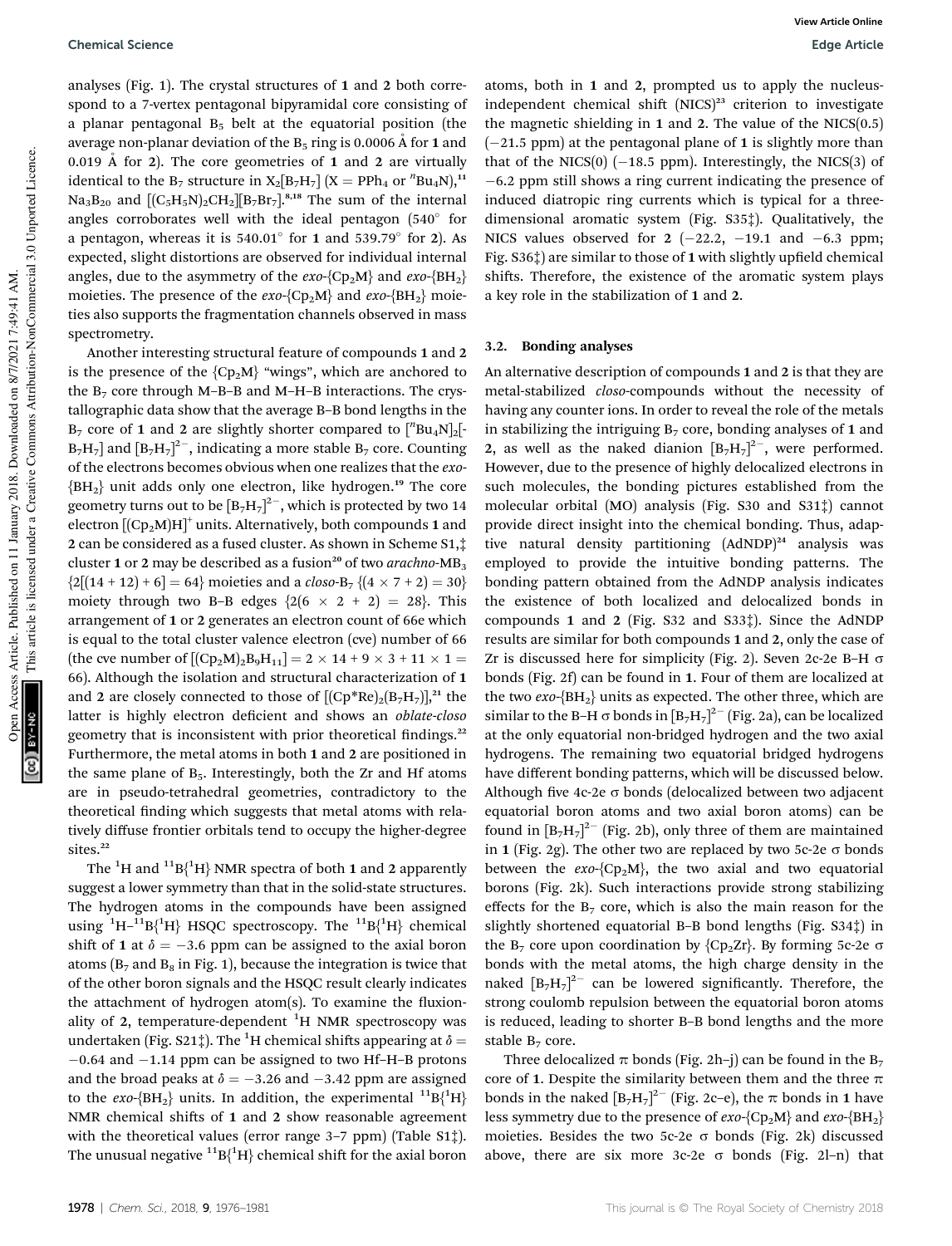

contribute to the extra stability of 1. These bonds are absent from  $[B_7H_7]^2$  : (a) two 3c-2e  $\sigma$  bonds (Fig. 2l) between the *exo*-{Cp2M}, the *exo* boron and an *exo* bridged hydrogen; (b) two 3c-2e  $\sigma$  bonds (Fig. 2m) between the *exo*-{Cp<sub>2</sub>M}, the equatorial boron and hydrogen in the  $B_7$  unit; (c) two 3c-2e  $\sigma$  bonds (Fig. 2n) between the *exo*-{Cp2M}, the *exo* boron and the equatorial boron in  $B<sub>7</sub>$ . All of these multi-center bonds are crucial for keeping the integrity of compound 1, as also revealed by the large magnitudes of the NICS(0) values for these delocalized bonds (Fig. S35 and S36 $\ddagger$ ). The enhanced stability of the B<sub>7</sub> core in  $1$  and  $2$  is also reflected in the large magnitudes of the NICS(0) values  $(-18.5 \text{ to } -39.5 \text{ for } 1; -19.1 \text{ to } -39.8 \text{ for } 2)$  in comparison to that of the bare  $[B_7H_7]^{2-}$  (-21.3 in Fig. S37‡).

To further illustrate the strong stabilizing effect of the *exo*-  ${Cp_2M}$  (M = Zr or Hf) units, we studied the binding energies of the system using DFT calculations. The binding energies were calculated as the energy difference between the parent  $[(Cp<sub>2</sub>M)<sub>2</sub>B<sub>9</sub>H<sub>11</sub>]$  molecule and the sum of two separate fragments of this compound at the PBE1PBE/Def2-TZVP level of theory. The single point energies of two schemes were calculated: (a) one of the  $exo-\{CD_2M\}$  units (charge state +2) was removed from the molecule, leaving the other part,  $[(Cp<sub>2</sub>M)]$  $B_9H_{11}$ , to have a  $-2$  charge; and (b) similar to (a), but both fragments were kept neutral. The energies of these two fragments in each scheme were calculated separately with fixed geometries. The binding energies for these two schemes were 21.2 eV and 9.3 eV for compound 1, respectively. The difference between them, 11.9 eV, can be attributed to the stabilizing effect from electrostatic interaction or ionic bonding. The 9.3 eV value can be attributed to the stabilizing effect from the four multiple center  $\sigma$  bonds (three 3c-2e  $\sigma$  bonds and one 5c-2e  $\sigma$  bond) related to the  $exo$ -{Cp<sub>2</sub>Zr}</sub> unit or covalent bonding. As for 2, the

electrostatic interaction was calculated to be 11.9 eV, while the effect of covalent bonding was 9.6 eV. The slightly higher binding energies of 2 also agree well with the slightly higher voltage thresholds observed in mass spectrometry. Therefore, the AdNDP analysis and binding energy calculations have revealed the crucial role of the  $exo-\{Cp_2M\}$  and  $exo-BH_2$  moieties for stabilizing the whole  $(Cp_2M)_2B_9H_{11}$  framework.

#### 3.3. Characterization of the by-product

Compound II (Scheme 1) which was isolated along with the formation of 2 was separated using preparative thin-layer chromatography (TLC), allowing the characterization of the pure material. It was isolated as colourless crystals and characterized using <sup>1</sup>H and <sup>11</sup>B{<sup>1</sup>H} NMR and IR spectroscopy and single-crystal X-ray crystallography.<sup>25</sup> In order to confirm the spectroscopic assignments and to determine the solid-state structure of II, X-ray structure analysis was also undertaken (Fig. S29<sup>†</sup>). The crystal structure of **II** resembles that of  $[(Cp<sub>2</sub>-Cq<sub>2</sub> + Cq<sub>2</sub> + Cq<sub>2</sub> + Cq<sub>2</sub> + Cq<sub>2</sub> + Cq<sub>2</sub> + Cq<sub>2</sub> + Cq<sub>2</sub> + Cq<sub>2</sub> + Cq<sub>2</sub> + Cq<sub>2</sub> + Cq<sub>2</sub> + Cq<sub>2</sub> + Cq<sub>2</sub> + Cq<sub>2</sub>$  $Zr$ <sub>2</sub>B<sub>5</sub>H<sub>11</sub>] (I).<sup>13</sup> The core geometry can be described as *arachno*triborane.<sup>26</sup> It is worth noting that all of the B–B bond distances of the  $B_3$  core in II are significantly shorter as compared to the other  $[B_3H_8]$ <sup>-</sup> compounds, such as  $[Na(B_3H_8)]$ ,  $[Cs(B_3H_8)]$ ,  $\left[\text{Cr}(B_3H_8)_2\right]$  and **I.**<sup>13,27</sup>

### 4. Conclusions

In summary, we have presented a facile synthetic method for two early-transition-metal-protected heptaborane compounds 1 and 2. They were synthesized using the borane condensation method utilizing group 4 metal borohydride compounds as the starting materials. Single crystal X-ray crystallography revealed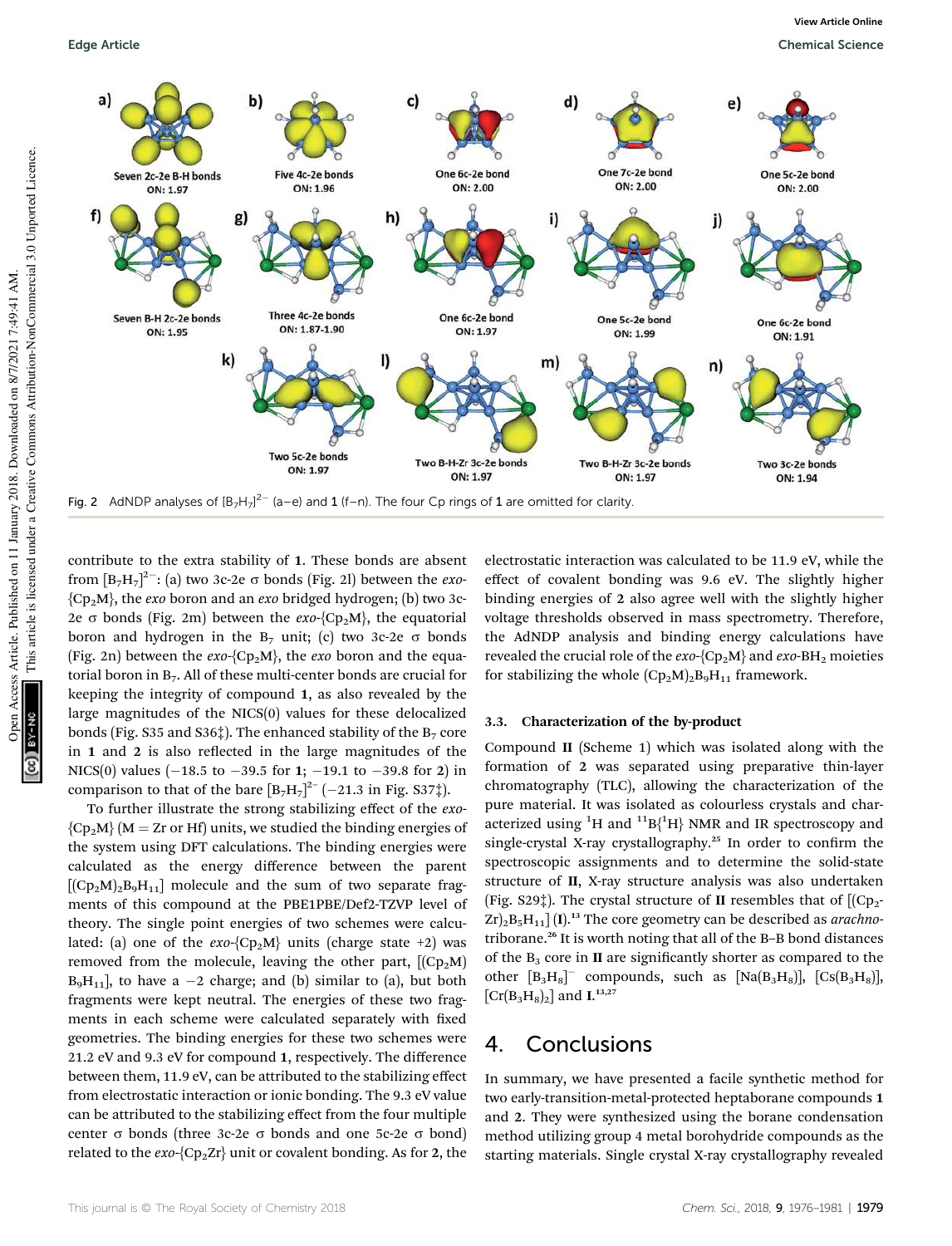the ubiquitous presence of a pentagonal bipyramidal  $B_7$  core. Our synthetic route successfully overcomes challenges faced previously in the continuing effort of isolating  $[B_7H_7]^2$ <sup>-</sup> and its derivatives. The theoretical study revealed the intriguing role of the early transition metals in stabilizing the borane fragments *via* multicenter coordination bonding. The results described here lead to a new path towards the search for higher borane frameworks that go beyond the icosahedral topology in the coordination sphere of early transition metals. The current work may provide strategies for eventually synthesizing borospherenes and other novel boron clusters,<sup>28</sup> for which CpMtype ligands have been suggested as ideal protecting ligands.<sup>29</sup>

### Conflicts of interest

There are no conflicts to declare.

### Acknowledgements

This work is supported financially by the Science and Engineering Research Board (SERB) (Project No. EMR/2015/001274), New Delhi, India, and the U. S. National Science Foundation (DMR-1655066). Computational facilities of IIT Madras and the Center for Computation and Visualization (CCV) of Brown University are gratefully acknowledged. The authors would also like to thank Dr Tun-Li Shen for help with the mass spectrometry experiments and Dr Abhishek Banerjee, IIT Madras for help with NMR spectroscopy. B. M. and S. K. thank IIT Madras for research fellowships. A. D. and K. S. thank UGC and CSIR, respectively, for research fellowships.

### Notes and references

- 1 A. Stock, in *Hydrides of Boron and Silicon*, Cornell University Press, Ithaca, NY, 1933.
- 2 (*a*) J. D. Kennedy, *Prog. Inorg. Chem.*, 1986, 36, 211; (*b*) P. v. R. Schleyer, G. Subramanian, H. Jiao, K. Najafian and M. Hofmann, in *Advances in Boron Chemistry*, ed. W. Siebert, The Royal Society of Chemistry, Cambridge, U.K., 1997; (*c*) E. D. Jemmis, M. M. Balakrishnarajan and P. D. Pancharatna, *Chem. Rev.*, 2002, 102, 93–144; (*d*) H. Nöth, in *Homonuclear Boron Clusters in Molecular Clusters of the Main Group Elements*, ed. M. Driess and H. Nöth, Wiley-VCH, Germany, 2005.
- 3 (*a*) G. B. Dunks, M. M. McKown and M. F. Hawthorne, *J. Am. Chem. Soc.*, 1971, 93, 2541–2543; (*b*) A. S. F. Boyd, A. Burke, D. Ellis, D. Ferrer, B. T. Giles, M. A. Laguna, R. McIntosh, S. A. Macgregor, D. L. Ormsby, G. M. Rosair, F. Schmidt, N. M. M. Wilson and A. Welch, *Pure Appl. Chem.*, 2003, 75, 1325–1333; (*c*) G.-X. Jin, *Coord. Chem. Rev.*, 2004, 248, 587– 602; (*d*) J. Zhang and Z. Xie, *Chem.*–*Asian J.*, 2010, 5, 1742– 1757; (*e*) D. K. Roy, S. K. Bose, R. S. Anju, B. Mondal, V. Ramkumar and S. Ghosh, *Angew. Chem., Int. Ed.*, 2013, 52, 3222–3226.
- 4 (*a*) W. L. Lipscomb, in *Boron Hydrides*, Benjamin, New York, 1963; (*b*) J. L. Boone, *J. Am. Chem. Soc.*, 1964, 86, 5036; (*c*)

*Boron Hydride Chemistry*, ed. E. L. Muetterties, Academic Press, New York, 1975.

- 5 (*a*) A. R. Pitochelli and F. M. Hawthorne, *J. Am. Chem. Soc.*, 1960, 82, 3228–3229; (*b*) F. Klanberg and E. L. Muetterties, *Inorg. Chem.*, 1966, 5, 1955–1960; (*c*) O. Volkov, N. P. Rath and L. Barton, *J. Organomet. Chem.*, 2003, 680, 212–217.
- 6 W. N. Lipscomb, A. R. Pitochelli and M. F. Hawthorne, *J. Am. Chem. Soc.*, 1959, 81, 5833–5834.
- 7 J. A. Wunderlich and W. N. Lipscomb, *J. Am. Chem. Soc.*, 1960, 82, 4427–4428.
- 8 A. Franken, H. Thomsen and W. Preetz, *Z. Naturforsch., B*, 1996, 51, 744–746.
- 9 F. Klanberg, D. R. Eaton, L. J. Guggenberger and E. L. Muetterties, *Inorg. Chem.*, 1967, 6, 1271–1281.
- 10 (*a*) C. E. Housecroft, R. Snaith, K. Moss, R. E. Mulvey, M. E. O'Neill and K. Wade, *Polyhedron*, 1985, 4, 1875–1881; (*b*) Y.-F. Shen, C. Xu and L.-J. Cheng, *RSC Adv.*, 2017, 7, 36755–36764.
- 11 F. Schlüter and E. Bernhardt, *Inorg. Chem.*, 2011, 50, 2580-2589.
- 12 W. Einholz, in *Advances in Boron Chemistry*, ed. W. Siebert, The Royal Society of Chemistry, Cambridge, 1997, p. 44.
- 13 (*a*) R. S. Anju, D. K. Roy, B. Mondal, V. Ramkumar and S. Ghosh, *Organometallics*, 2013, 32, 4618–4623; (*b*) D. K. Roy, B. Mondal, A. De, S. Panda and S. Ghosh, *Organometallics*, 2015, 34, 908–912.
- 14 (*a*) R. L. Thomas, N. P. Rath and L. Barton, *J. Am. Chem. Soc.*, 1997, 119, 12358–12375; (*b*) R. L. Thomas, N. P. Rath and L. Barton, *Inorg. Chem.*, 2002, 41, 67–75.
- 15 T. J. Marks and J. R. Kolb, *Chem. Rev.*, 1977, 77, 263–293.
- 16 R. K. Nanda and M. G. H. Wallbridge, *Inorg. Chem.*, 1964, 3, 1798.
- 17 R. W. Broach, I.-S. Chuang, T. J. Marks and J. M. Williams, *Inorg. Chem.*, 1983, 22, 1081–1084.
- 18 B. Albert and K. Hofmann, *Z. Anorg. Allg. Chem.*, 1999, 625, 709–713.
- 19 S. Ghosh, B. C. Noll and T. P. Fehlner, *Angew. Chem., Int. Ed.*, 2005, 44, 2916–2918.
- 20 (*a*) D. M. P. Mingos, *Nature (London), Phys. Sci.*, 1972, 236, 99–102; (*b*) D. M. P. Mingos, *Acc. Chem. Res.*, 1984, 17, 311– 319.
- 21 B. L. Guennic, H. Jiao, S. Kahlal, J.-Y. Saillard, J.-F. Halet, S. Ghosh, M. Shang, A. M. Beatty, A. L. Rheingold and T. P. Fehlner, *J. Am. Chem. Soc.*, 2004, 126, 3203–3217.
- 22 E. D. Jemmis, *J. Am. Chem. Soc.*, 1982, 104, 7017–7020.
- 23 (*a*) P. v. R. Schleyer, C. Maerker, A. Dransfeld, H. Jiao and N. J. R. v. E. Hommes, *J. Am. Chem. Soc.*, 1996, 118, 6317– 6318; (*b*) Z. Chen, C. S. Wannere, C. Cominboeuf, R. Puchta and P. v. R. Schleyer, *Chem. Rev.*, 2005, 105, 3842–3888.
- 24 D. Y. Zubarev and A. I. Boldyrev, *Phys. Chem. Chem. Phys.*, 2008, 10, 5207–5217.
- 25 The mass spectrum of II showed a molecular ion peak at *m*/*z* 686.4 (Fig.  $S9_*^+$ ). The <sup>1</sup>H NMR spectrum displayed three signals at  $\delta = 5.92$ , 5.90 and 5.89 ppm in a 2:1:1 ratio which rationalizes the presence of two types of Cp ligand. The presence of Zr-H-B ( $\delta$  = -4.16 ppm) and B-H-B ( $\delta$  =